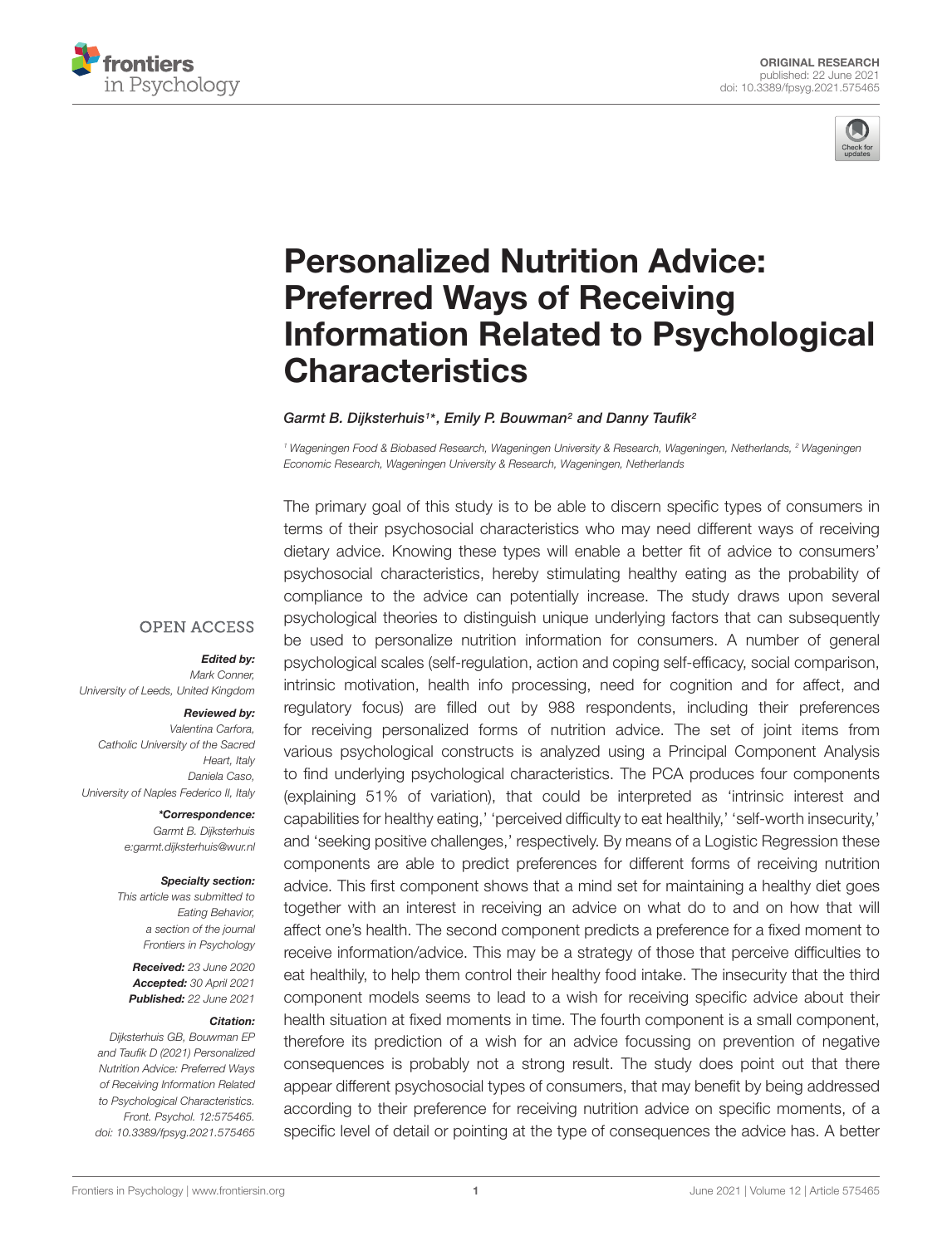fit of the advice to the psychosocial characteristics of the recipient, captured in the identified components in the current study, may lead to an increase in compliance, although that will have to be further investigated in subsequent work.

Keywords: health advice, nutrition advice, psychological scales, personalized nutrition and health advice, psychosocial characteristics

# INTRODUCTION

Many people in the Western world currently have an unhealthy lifestyle, which in part is the result of consumers' diets which overall are relatively unhealthy. For instance because they consume too much meat, have a high (saturated) fat intake, and consume too little fruits and vegetables [\(Bray](#page-10-0) [and Popkin,](#page-10-0) [1998;](#page-10-0) [Pomerleau et al.,](#page-11-0) [2005\)](#page-11-0). Such unhealthy diets increase the odds of consumers getting various (chronic) diseases, such as diabetes or cardiovascular diseases [\(Wing](#page-11-1) [et al.,](#page-11-1) [2001\)](#page-11-1). One type of approach to persuade consumers to eat more healthily is to provide consumers with nutrition information (e.g., [Block and Peracchio,](#page-10-1) [2006;](#page-10-1) [Glanz et al.,](#page-10-2) [2012;](#page-10-2) [Wendel et al.,](#page-11-2) [2013\)](#page-11-2). This nutrition information can be provided to consumers in a generic manner, where all consumers receive the same information (in terms of content and form), or in a more personalized manner. The concept of personalized nutrition in this study entails that nutrition information is provided to consumers taking into account some of their psychological characteristics. Consequently, content and/or form of the information can be personalized based on these characteristics. The aim is that this will make the provided nutrition information more personally relevant (e.g., [Brug et al.,](#page-10-3) [1999\)](#page-10-3), in turn leading to a higher compliance. Perceiving more benefits than risks drives this higher compliance and ambivalent feelings and eating context can be barriers [\(Berezowska et al.,](#page-10-4) [2015;](#page-10-4) [Reinders et al.,](#page-11-3) [2020\)](#page-11-3). Overall, personalizing nutrition information has been shown to be more effective in affecting consumers' food choices than providing consumers with generic nutrition information (e.g., [Brug et al.,](#page-10-5) [2003;](#page-10-5) [Elder et al.,](#page-10-6) [2009;](#page-10-6) [Livingstone et al.,](#page-10-7) [2016;](#page-10-7) [Celis-](#page-10-8)[Morales et al.,](#page-10-8) [2017\)](#page-10-8), which also demonstrates the potential of personalized nutrition advice as a strategy to ultimately reduce the incidence of diseases and consequently health costs [\(Stewart-Knox et al.,](#page-11-4) [2016\)](#page-11-4).

Nutrition information can be personalized in different ways. A distinction can be made between a biological/medical basis on the one hand and a behavioral/psychological basis on the other hand [\(Ordovas et al.,](#page-11-5) [2018\)](#page-11-5). The majority of studies that have addressed effects of personalized nutrition on consumers' food choices have used a biological/medical basis to personalize nutrition information. Examples are a personalized nutrition approach based on blood parameters, anthropometrics and dietary habits [\(Zeevi et al.,](#page-11-6) [2015\)](#page-11-6), on epigenetics [\(vel Szic](#page-11-7) [et al.,](#page-11-7) [2015\)](#page-11-7) or on nutrigenomics [\(Ronteltap et al.,](#page-11-8) [2013;](#page-11-8) [Berezowska et al.,](#page-10-4) [2015\)](#page-10-4).

Behavioral or psychological approaches to personalize nutrition information have been more scarce. Many behavior change techniques used in this field originate from psychological

theories [\(Peters et al.,](#page-11-9) [2015\)](#page-11-9). Psychological characteristics of consumers can strongly affect consumers' behavior, such as the food choices they make (e.g., [Mela,](#page-11-10) [2001;](#page-11-10) [Gibson,](#page-10-9) [2006;](#page-10-9) [Köster,](#page-10-10) [2009\)](#page-10-10), although to our knowledge these psychological insights have not yet been applied to personalize nutrition information. [Macready et al.](#page-11-11) [\(2018\)](#page-11-11) developed a study protocol for a personalized nutrition approach based on multiple behavior change techniques, which included the Theory of Planned Behavior [\(Ajzen and Manstead,](#page-10-11) [2007\)](#page-10-11), social cognitive theory [\(Bandura,](#page-10-12) [1989\)](#page-10-12), and the Information-Motivation-Behavioral Skills Model [\(Fisher et al.,](#page-10-13) [2002\)](#page-10-13). However, identifying which behavior change techniques, based on psychological theories, are most relevant to include in a personalized nutrition intervention is challenging, as the practice of including these is currently still mostly exploratory [\(Macready et al.,](#page-11-11) [2018\)](#page-11-11).

While each theory will have its own merits, there is overlap between the psychological theories in the sense that they draw on either individual cognitions, capabilities and motivation, or on contextual and/or social variables [\(Davis et al.,](#page-10-14) [2015\)](#page-10-14). This overlap makes it difficult to pinpoint which factors can be distinguished, as also noted by [Macready et al.](#page-11-11) [\(2018\)](#page-11-11). The primary goal of this study is to draw upon several psychological theories in an attempt to distinguish unique underlying factors that can subsequently be used to personalize nutrition information for consumers, to ultimately stimulate healthy eating. A secondary goal is to explore the relation between the identified factors and consumers' preferences for receiving certain forms of dietary advice/information. In this way, we check to what extent the identified factors can provide a clearer and hopefully leaner psychological basis for personalizing nutrition information.

A meta-analysis of [Noar et al.](#page-11-12) [\(2007\)](#page-11-12) points at several behavior change techniques and psychological characteristics that can be effective for personalized approaches to promote healthy behavior in general (not specifically in relation to nutrition). Their overview, combined with the behavior change techniques and underlying psychological characteristics as used by [Macready et al.](#page-11-11) [\(2018\)](#page-11-11), provide our starting point to make a selection of psychological theories. Below we provide a short overview of the theories we draw upon, including a short elaboration on why they could be useful for personalizing nutrition information.

We stress that our approach is of an exploratory nature, and not hypothesis-driven. We include a set of scales based on them potentially capturing relevant psychological traits, not based on theoretical considerations about what traits may cause a specific type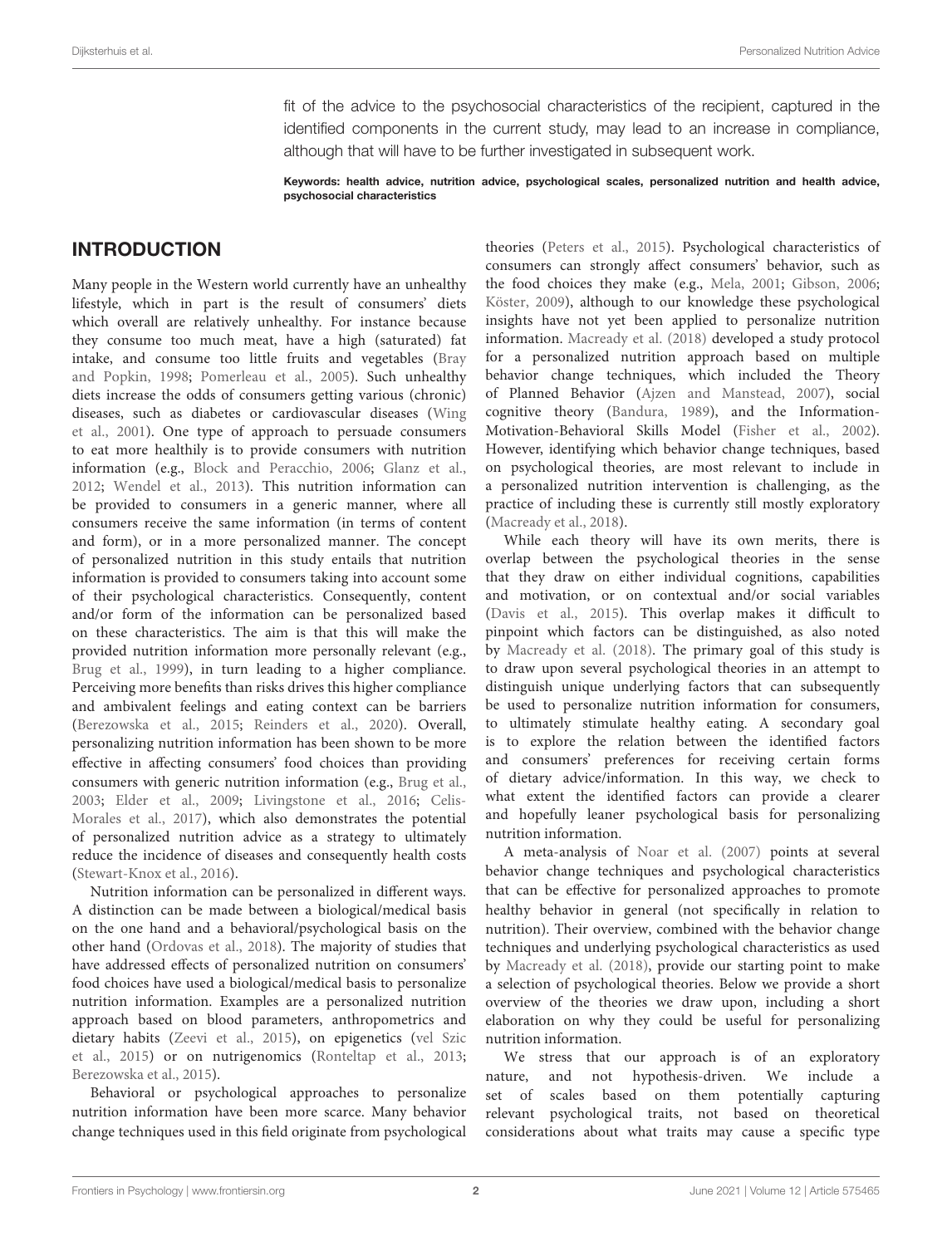of consumer to prefer specific types of food and health related information.

# Psychological Theories as a Basis for Personalizing Nutrition Information

Personalized nutrition advice is a tool to help individuals regulate their dietary behaviors. In the current study, we take into account various psychological theories focused on individual differences, in terms of capabilities and dispositions that potentially affect preferences for dietary advice and whether the advice will be processed and in turn can affect compliance rates and dietary behaviors. Following an advice mainly involves conscious processes, like goal setting and self-monitoring [\(Rankin et al.,](#page-11-13) [2017\)](#page-11-13). Social Cognitive Theory (SCT; [Bandura,](#page-10-15) [1977\)](#page-10-15) gives insight into how individuals regulate their behavior to achieve goals that can be maintained over time. [Bandura](#page-10-16) [\(1991\)](#page-10-16) elaborates that an interaction between personal factors (selfreflective capabilities that give individuals some control over their thoughts, feelings, motivation and actions) and environmental matters (e.g., social influences, role models, behavioral standards) influences self-regulation skills and behavior. Therefore, we included self-regulation, self-efficacy (the extent to which one feels capable of performing a certain behavior) and social comparison in our study. Within the Health Action Process Approach model (HAPA; [Schwarzer,](#page-11-14) [1992,](#page-11-14) [1999\)](#page-11-15) self-efficacy is further subdivided into action self-efficacy and coping selfefficacy. Action self-efficacy refers to the capability to imagine success scenarios, anticipate potential outcomes of strategies and initiate new behaviors. Coping self-efficacy refers to the capability to deal with barriers that arise. Both action selfefficacy and coping self-efficacy are included in our study. Based on Self-Determination Theory, a motivational theory that gives insight into the reason behind self-regulation (SDT; [Ryan and Deci,](#page-11-16) [2000\)](#page-11-16), we also included intrinsic motivation. Intrinsic motivation is referred to when one is enjoying an activity in itself, without other reasons than performing the activity. Intrinsic motivation has been shown an important predictor of long term behavior change [\(Ryan and Deci,](#page-11-16) [2000;](#page-11-16) [Orji et al.,](#page-11-17) [2013\)](#page-11-17).

Personalized advice can increase the effect of a message by achieving a fit between a person and a message. According to the Elaboration Likelihood Model (ELM; [Petty and Cacioppo,](#page-11-18) [1986\)](#page-11-18), information can be processed in two different ways, namely via the content of a message, i.e., based on its meaning (the central processing route) or via the appearance of a message (the peripheral processing route). The central route is used when individuals are motivated, capable and able to attentively take in information. When this is not the case, the peripheral route is used. When it comes to healthy diets, there are differences between individuals, in motivation, capability and ability (e.g., [Dibsdall et al.,](#page-10-17) [2003\)](#page-10-17), which according to ELM leads to different information processing routes [\(Cacioppo et al.,](#page-10-18) [1984;](#page-10-18) [Trumbo and McComas,](#page-11-19) [2003\)](#page-11-19). Therefore, we included information processing from ELM (central & peripheral information processing) in the current study.

[Haddock et al.](#page-10-19) [\(2008\)](#page-10-19) found that people differ in their general need to have information about matters (need for cognition) and in their need for affect, through praise and reinforcement. They found that a cognitive message is more persuasive among cognition-oriented individuals (i.e., individuals who have a high *need for cognition*), whereas an affective message is more persuasive among affect-oriented individuals (i.e., individuals who have a high need for affect). Similar effects were demonstrated by [Mayer and Tormala](#page-11-20) [\(2010\)](#page-11-20), who suggest that personalizing nutrition information based on peoples' need for cognition and need for affect can be effective in stimulating people to make more healthy food choices. Therefore, we included the constructs need for affect and need for cognition in our study.

Regulatory Focus Theory posits differences between people in motivational orientation, namely a promotion or prevention focus [\(Higgins,](#page-10-20) [1997\)](#page-10-20). People with a promotion focus, focus on achieving positive outcomes and primarily think "How would I like to be?". People with a prevention focus, focus on preventing negative outcomes and primarily think "How should I be?". Research shows that framing information in terms of gains is more effective for people with a promotion focus, and using loss-frames is more effective for people with a prevention focus [\(Lee and Aaker,](#page-10-21) [2004\)](#page-10-21). The majority of studies in the review by [Ludolph and Schulz](#page-11-21) [\(2015\)](#page-11-21) confirmed that regulatory fit enhances the effectiveness of health messages. Thus, we also included regulatory focus in our study.

In the current study the items from the above mentioned psychological constructs have been combined in one online survey (see **[Table 1](#page-2-0)**; more details on the survey can be found in the "Materials and Methods" section).

<span id="page-2-0"></span>TABLE 1 | Used constructs in the survey, their number of items and the answering scale (and number of answer categories) used (top part); binary questions about the preference for feedback (lower part).

| Construct               | Number of items | Answering scale<br>(number of<br>answer<br>categories) |
|-------------------------|-----------------|--------------------------------------------------------|
| Self-regulation         | 5               | Likert (7)                                             |
| Action self-efficacy    | 7               | Likert (7)                                             |
| Coping self-efficacy    | 13              | Not difficult - very<br>difficult (7)                  |
| Social comparison       | 10              | Likert (7)                                             |
| Intrinsic motivation    | 6               | Very untrue - true<br>(7)                              |
| Health info processing  | $8(4 + 4)$      | Likert (7)                                             |
| Need for cognition      | З               | Likert (7)                                             |
| Need for affect         | $6(3+3)$        | Likert (7)                                             |
| Regulatory focus        | $10(5+5)$       | Likert (7)                                             |
| Preference for feedback |                 |                                                        |
| Focus of advice         | 1               | Binary choice                                          |
| Information activity    | 1               | Binary* choice                                         |
| Amount of information   |                 | Binary* choice                                         |

\*But see [Supplementary Appendix 3](#page-10-22).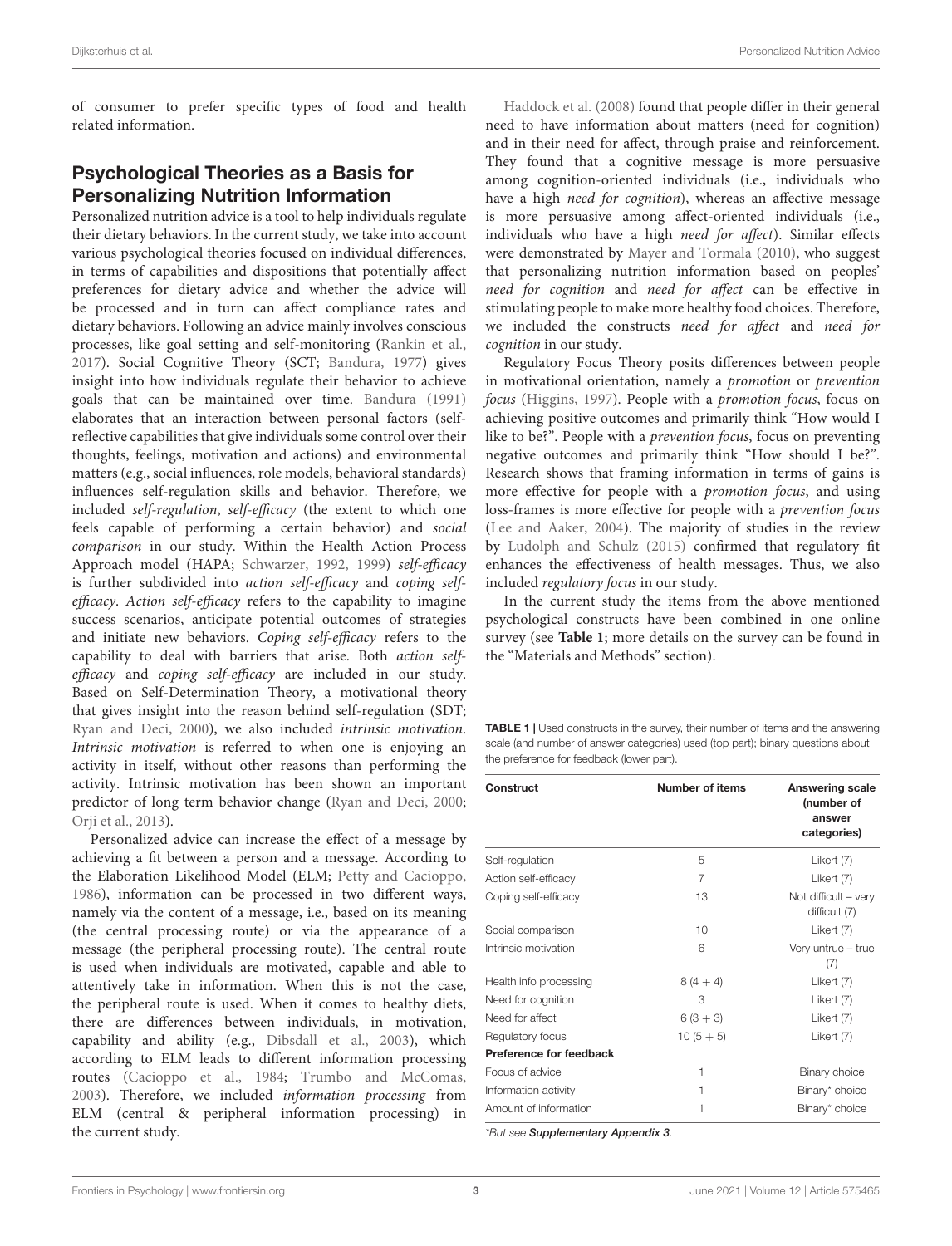# MATERIALS AND METHODS

### Sample and Procedure

An online survey was conducted in August 2018 under 1,013 respondents in the Netherlands. The survey was administered by a professional market research company (MSI-ACI Europe BV). The respondents were approached by email. As the data was gathered anonymously and only average scores were used in the analyses, no formal ethical approval needed to be officially obtained. At the start of the study participants were informed about the global goal of the study namely, to map individuals' choices and opinions about personalized nutrition advice. The participants were explained that they could refrain from filling out the survey at any moment and could quit without providing any reason for their withdrawal. To ensure a nationally representative sample, respondents were quota-sampled based on gender, age, highest level of completed education and income. Due to a lack of variation in their responses, 25 respondents were excluded<sup>[1](#page-3-0)</sup>, thus the final sample consisted of 988 respondents with a completely filled out survey. The final sample contained 486 males and 500 females (2 respondents did not fill out their gender) and a mean age of 46.2 years ranging from 18 to 75 years. These, and some more, demographics can be found in **[Supplementary Appendix 1](#page-10-22)**.

The questionnaire started with a measurement of the psychological characteristics. Respondents then continued with several multiple choice questions which measured their stated preferences for receiving certain forms of personalized nutrition and health advice or information. Finally, the demographics were assessed.

### **Measures**

Validated scales were used to measure the various constructs. When necessary, the items were translated to Dutch using backtranslation and reversed items were framed positively, because reversed items have shown to be able to lead to measurement problems like unduly complex factor structures (cf. [Weijters and](#page-11-22) [Baumgartner,](#page-11-22) [2012\)](#page-11-22).

Self-regulation with regard to healthy eating was measured using a 5-item scale developed and validated by [Kliemann et al.](#page-10-23) [\(2016\)](#page-10-23). The items were answered on seven-point Likert scales ranging from 1 (strongly disagree) to 7 (strongly agree). Action self-efficacy with regard to healthy eating was measured with 7 items (based on [Wilson-Barlow et al.,](#page-11-23) [2014\)](#page-11-23). The items were also answered using seven-point Likert scales ranging from 1 (strongly disagree) to 7 (strongly agree). Coping self-efficacy with regard to healthy eating was measured with 13 items from the Eating Self-Efficacy Scale (ESES), based on [Glynn and](#page-10-24) [Ruderman](#page-10-24) [\(1986\)](#page-10-24). These items were answered on seven-point scales ranging from 1 (not difficult at all) to 7 (very difficult). Social comparison was measured with a 10-item questionnaire from [Gibbons and Buunk](#page-10-25) [\(1999\)](#page-10-25). The items were answered on seven-point Likert scales ranging from 1 (strongly disagree) to 7 (strongly agree). Intrinsic motivation to eat healthily was measured with 6 items that assessed self-reports of interest and enjoyment of healthy eating [\(Ryan and Deci,](#page-11-16) [2000\)](#page-11-16), items were answered on seven-point scales ranging from 1 (very untrue) to 7 (very true). Healthy information processing was measured with 8 items −4 items measured central processing and 4 items measured peripheral processing– based on [Trumbo and](#page-11-19) [McComas](#page-11-19) [\(2003\)](#page-11-19). Need for cognition was measured with 3 items based on [Cacioppo et al.](#page-10-18) [\(1984\)](#page-10-18). Need for affect was measured with 3 items that assessed approaching emotions and 3 items that assessed avoiding emotions based on [Appel et al.](#page-10-26) [\(2012\)](#page-10-26). Regulatory focus was measured with 5 items assessing prevention focus and 5 items assessing promotion focus based on [Haws et al.](#page-10-27) [\(2010\)](#page-10-27). Items for information processing, need for cognition, need for affect and regulatory focus were all measured with seven-point Likert scales ranging from 1 (strongly disagree) to 7 (strongly agree). An overview of the items in the survey is presented in **[Table 1](#page-2-0)**.

All constructs and their items, means, standard deviations and Cronbach's alphas are shown in **[Supplementary Appendix 2](#page-10-22)**. The Cronbach's alpha's are all rather high, ranging from 0.71 to 0.95, indicating that our sample answered like expected with respect to the psychological scales, which were designed to show only one underlying concept.

Three questions were asked concerning the preferred way that respondents would like to receive health advice or feedback about their health status (bottom part of **[Table 1](#page-2-0)**). The following concepts were probed by these questions about receiving personalized feedback on respondents' health status or receiving personalized health advice (for the verbatim items, see **[Supplementary Appendix 3](#page-10-22)**):

- Focus of advice: preference for information on either how to obtain positive results, or on how to prevent negative consequences.
- Information activity: preference for looking for advice when the respondent itself wishes it, or to always receive advice on the same fixed moment.
- Amount of information: preference for short, to-the-point information or for detailed information that includes explanations about why the advice is good for the respondent.

For all three items answer categories with low frequencies (below 10%) were deleted from the analyses (see also **[Supplementary Appendix 3](#page-10-22)**). The 2nd and 3rd answer category from the 'amount of information' item were merged. The reason is the fact that the detailed information mentioned in the 2nd category may for many respondents have included what is specifically named in the 3rd. These questions were measured with a single-item, also to keep the survey relatively concise; in many cases, single-item measures perform equally well as multiple-item measures of the same construct [\(Bergkvist and Rossiter,](#page-10-28) [2007\)](#page-10-28).

<span id="page-3-0"></span><sup>&</sup>lt;sup>1</sup>These 25 respondents had 0 standard deviation in their responses to items measuring regulatory focus (prevention focus vs. promotion focus) and/or need for affect (approach vs. avoidance of affect), in combination with scoring only '1,' '2,' 6,' or '7' in all these responses. Given that these two constructs contain opposite items (e.g., A '7' in one item indicates a high prevention focus, while a '7' in a next item indicates a high promotion focus), these 25 respondents were excluded.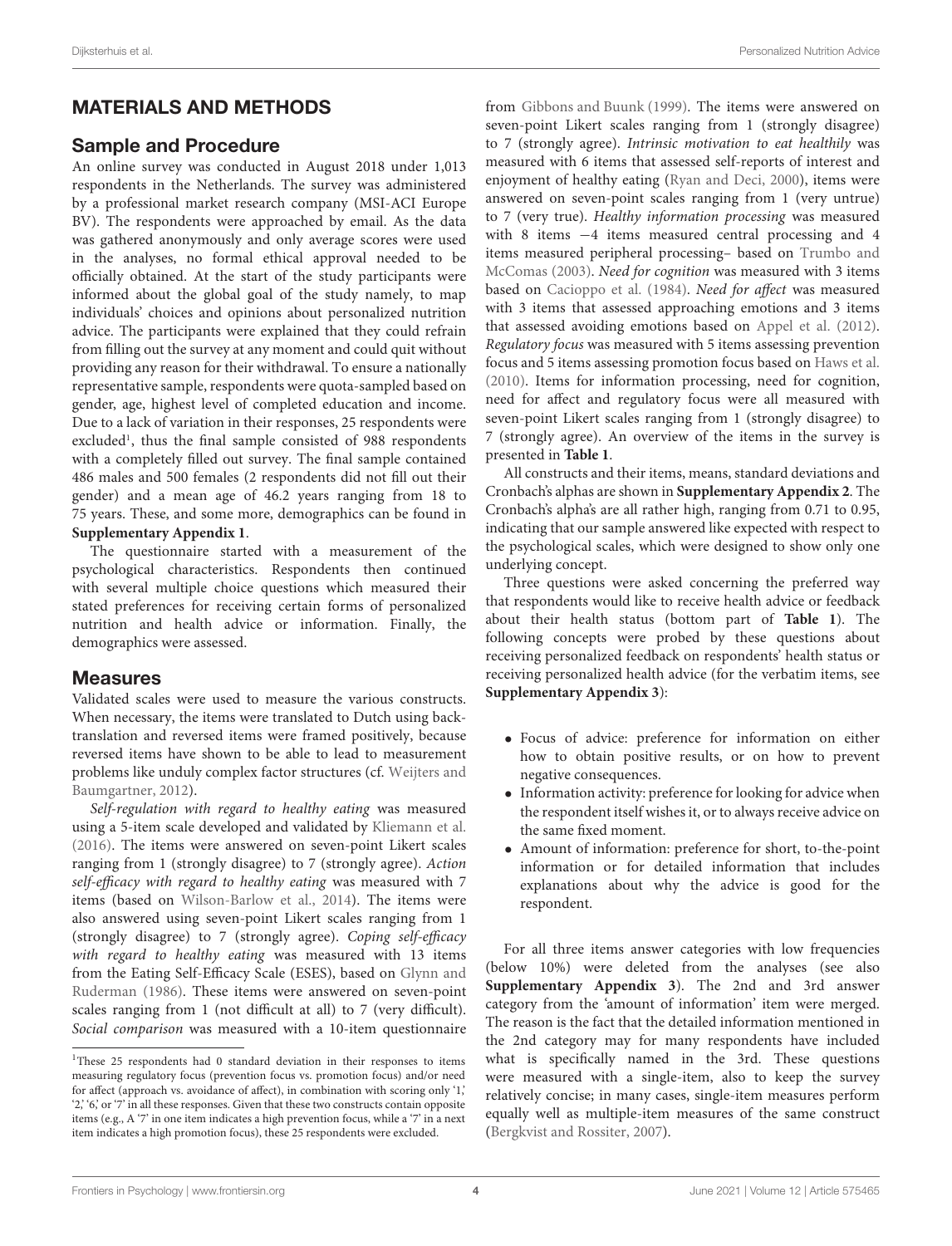# Analysis of Data

### Principal Component Analysis

A Principal Component Analysis (PCA) was conducted on the 68 items in the survey (using SPSS v.23), which resulted in a four dimensional solution on which a Varimax rotation was performed. The scores for this four dimensional model are used to predict reported preferences for three different forms in which dietary health information can be provided to people. These predictions have been carried out separately by means of three logistic regression analyses (using SPSS v.23). The reason to carry out three separate logistic regressions, rather than combining these into one model in order to include interactions between dependent variables is rather practical. One of the aims of this study was to explore the possibility to use the psychological profiles obtained to provide tailored dietary advice in a specialized computer program (ultimately in a smartphoneapp). The three dependent variables are linked to matters that could be separately implemented in such an app. Furthermore, in hindsight, the correlations between the three variables turned out to be very low (**[Supplementary Material](#page-10-22)**).

# RESULTS

# Principal Component Analysis

The amount of variance in the four component (correlation) PCA model is 51% and the choice for this four component model is not based on a formal criterion like the eigenvalue > 1 criterion (in a full dimensional PCA, without post hoc rotation, this would have yielded a 12 component model with the component 5 through 12 together containing 12% variance). Visual inspection of the scree graph (see **[Supplementary Material](#page-10-22)**) suggested a four component model, although the fourth component contains a mere 8% of variation. All four components showed an interpretable set of loading items (see **[Table 2](#page-6-0)**), although the fourth component should be interpreted with caution due to its low amount of explained variance. Loadings with an absolute value < 0.3 are not used to interpret the components nor are they shown in **[Table 2](#page-6-0)**.

The first component (18% VAF) shows items that concern an intrinsic interest in healthy eating, combined with the will (and capability) to maintain a healthy diet. The first component (18% VAF), coined 'intrinsic interest and capabilities for healthy eating,' combines six items from the scale 'intrinsic motivation for healthy eating,' seven items from 'action selfefficacy concerning healthy eating,' eight items from 'information processing concerning healthy eating,' and five items from 'selfregulation concerning healthy eating.' These items have loadings over 0.44 on this component.

The second component (13% VAF) contains all items regarding 'coping self-efficacy' [\(Schwarzer and Renner,](#page-11-24) [2000\)](#page-11-24). These items all concern a difficulty in maintaining a healthy diet, under a broad range of circumstances, which includes a variety of eating occasions and emotional occurrences. These items can therefore be viewed as (a general lack of) coping self-efficacy to eat healthily. We label this second component "perceived difficulty to eat healthily."

The third component (12% VAF) shows a general attitude which we interpret as a form of 'self-worth insecurity.' It contains the ten items from the 'social comparison' scale, three 'emotion avoidance' items from the 'need for affect' scale and one 'prevention focus'-item from the 'regulatory focus' scale. Most items loading on this component (loadings over 0.47) point to a social comparison orientation and an avoidance to experience emotions.

The fourth component contains a mere 8% of variance and contains the three items from the 'need for cognition' scale, the three 'approach emotions'-items from the 'need for affect' scale, five 'promotion focus'-items and one 'prevention focus' item from the 'regulatory focus' scale. These items have loadings over 0.43 on this component. Thus, the items in this component appear related to seek cognitive challenges, seek positive results and seek the experience of emotions. We interpret and label this component as "seeking positive challenges." Three other 'prevention focus'-items also loaded on this component, however, we decided not to take this into consideration because they either had low loadings (below 0.38) or a similar (low) loading on more than one component.

In summary, we have thus reified the four components as follows:

- (1) Intrinsic interest and capabilities for healthy eating,
- (2) Perceived difficulty to eat healthily,
- (3) Self-worth insecurity,
- (4) Seeking positive challenges.

# Relation Between the Components and Personalized Health Feedback **Preferences**

The three separate logistic regressions show that some of the four principal components predict some of the three dependent variables. The results of the three logistic regressions are given in **[Table 3](#page-7-0).** Significant ( $p < 0.05$ ) results are indicated by italicizing the corresponding lines in the table.

**[Figure 1](#page-8-0)** presents an overview of the findings, the extent to which the four components can predict the stated preferences for receiving advice/information.

The logistic regression predicting Focus of advice (a preference to receiving advice pointing at ways to prevent negative consequences) shows a significant effect ( $p = 0.02$ ) only for the 4th component ('seeking positive challenges'), with an odd ratio of 0.80. An increase of the score on the 4th component results in a lowering of the probability of preferring to receive advice when it shows how to prevent negative consequences.

Information activity (a preference to receiving information on fixed moments) shows to be predicted by both the 2nd component (perceived difficulty to eat healthily,  $p = 0.04$ ) and the 3rd component (self-worth insecurity,  $p = 0.00$ ). A higher score on the 2nd component results in a heightened (odd ratio 1.18) probability for a preference for receiving information on a fixed moment, analogously does a higher score on component 3 with an odd ratio of 1.35.

The third logistic regression shows that amount of information (a preference to receiving detailed information pointing out what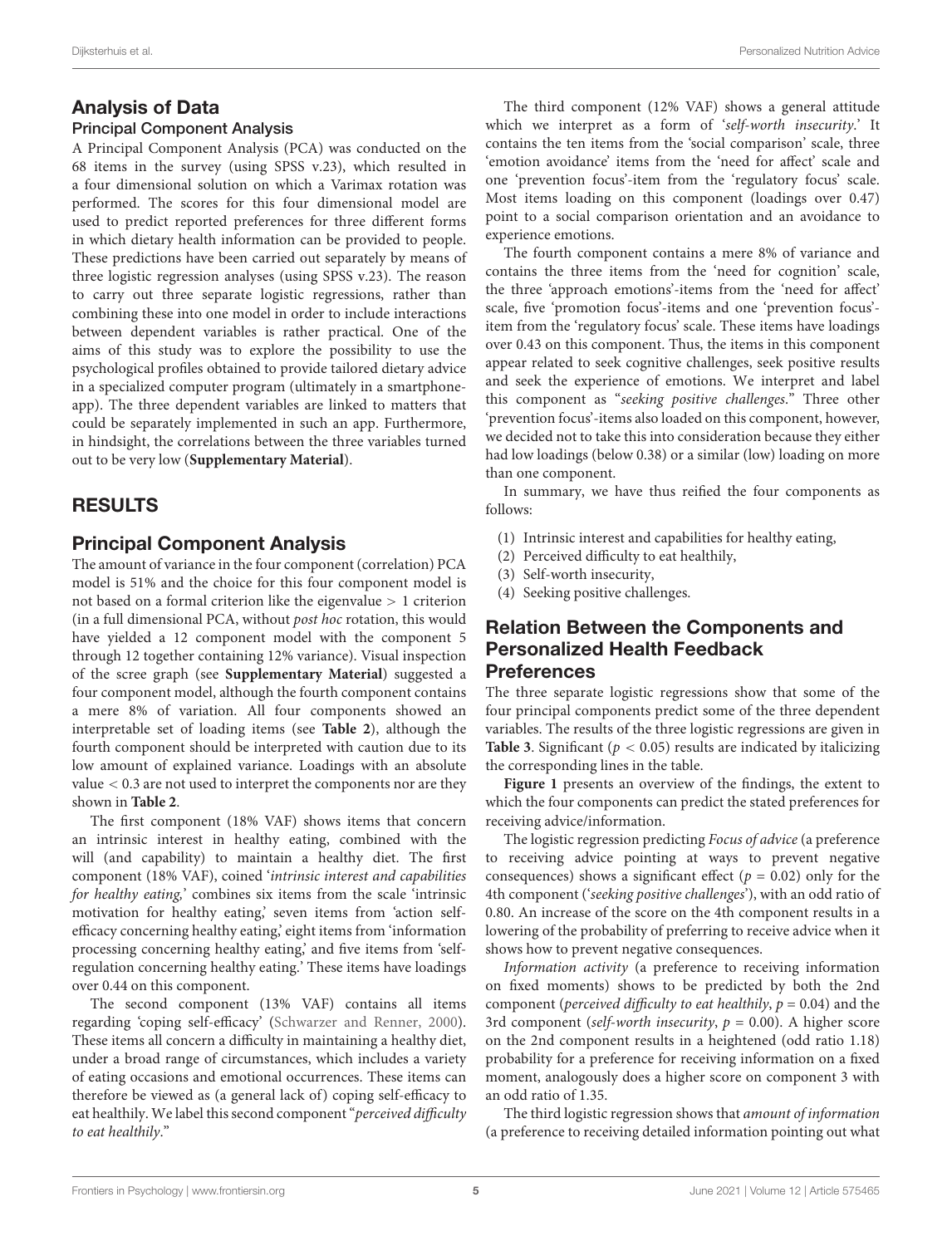| Item from the survey                                                                                                                                                                     |       | Component |       |   |  |
|------------------------------------------------------------------------------------------------------------------------------------------------------------------------------------------|-------|-----------|-------|---|--|
|                                                                                                                                                                                          | 1     | 2         | 3     | Δ |  |
| Action self-efficacy with regard to healthy eating - I am able to eat a variety of healthy foods to keep my diet<br>balanced.                                                            | 0.749 |           |       |   |  |
| Healthy information processing (central) – When the topic of healthy eating comes up, I always try to learn more<br>about it.                                                            | 0.734 |           |       |   |  |
| Intrinsic motivation to eat healthily – I (want to) eat healthily: because I like being involved with healthy eating.                                                                    | 0.731 |           |       |   |  |
| Action self-efficacy with regard to healthy eating - I am able to choose recipes based on nutritional value.                                                                             | 0.731 |           |       |   |  |
| Intrinsic motivation to eat healthily $-1$ (want to) eat healthily: because I enjoy eating healthy.                                                                                      | 0.730 |           |       |   |  |
| Intrinsic motivation to eat healthily – I (want to) eat healthily: because I thought about it a lot and I believe it is<br>important for many aspects of my life.                        | 0.721 |           |       |   |  |
| Self-regulation with regard to healthy eating - I follow my eating intentions.                                                                                                           | 0.715 |           |       |   |  |
| Action self-efficacy with regard to healthy eating - I am able to modify recipes to make them healthier.                                                                                 | 0.710 |           |       |   |  |
| Action self-efficacy with regard to healthy eating – Based on my knowledge of nutrition, I am able to choose<br>healthy foods at restaurants and from stores.                            | 0.690 |           |       |   |  |
| Self-regulation with regard to healthy eating $-1$ do not get distracted from my eating intentions.                                                                                      | 0.672 | $-0.322$  |       |   |  |
| Intrinsic motivation to eat healthily - I (want to) eat healthily.: because I want to take responsibility for my own<br>health.                                                          | 0.670 |           |       |   |  |
| Self-regulation with regard to healthy eating $-$ If I am not eating in the way I intend to, I make changes.                                                                             | 0.670 |           |       |   |  |
| Intrinsic motivation to eat healthily – I (want to) eat healthily: because I am interested in finding new ways to<br>eat healthy.                                                        | 0.663 |           |       |   |  |
| Action self-efficacy with regard to healthy eating – When I feel hungry, I am able to easily choose healthy food<br>over less healthy options.                                           | 0.656 |           |       |   |  |
| Healthy information processing (central) – Healthy eating is an important issue, and it has been important to me<br>to decide on how I feel about it.                                    | 0.651 |           |       |   |  |
| Intrinsic motivation to eat healthily – I (want to) eat healthily: because it is important to me to be as healthy as<br>possible.                                                        | 0.650 |           |       |   |  |
| Healthy information processing (peripheral) – The information I have at this time meets all of my needs for<br>knowing about how to eat healthy.                                         | 0.635 |           |       |   |  |
| Healthy information processing (central) – In order to be completely informed about the issue of healthy eating, I<br>feel that the more viewpoints I can get, the better off I will be. | 0.635 |           |       |   |  |
| Healthy information processing (peripheral) - I feel quite capable of finding and using the information that I need<br>in order to decide how to eat healthy.                            | 0.632 |           |       |   |  |
| Healthy information processing (peripheral) – I have been able to make a decision about how concerned I am<br>about not eating healthy by using my existing knowledge.                   | 0.620 |           |       |   |  |
| Healthy information processing (central) - I have made a strong effort to carefully examine the scientific<br>information presented on the question of healthy eating.                   | 0.602 |           | 0.303 |   |  |
| Action self-efficacy with regard to healthy eating - I am able to consume fruits and vegetables in most of my<br>meals.                                                                  | 0.587 |           |       |   |  |
| Action self-efficacy with regard to healthy eating – If I choose to indulge in unhealthy food, I am able to<br>appropriately compensate later.                                           | 0.554 |           |       |   |  |
| Self-regulation with regard to healthy eating – I'm good at resisting tempting food.                                                                                                     | 0.507 | $-0.425$  |       |   |  |
| Healthy information processing (peripheral) – On the issue of healthy eating, I am willing to put my trust in the<br>experts.                                                            | 0.449 |           |       |   |  |
| Self-regulation with regard to healthy eating – I find it easy to remember what I have eaten throughout the day.                                                                         | 0.438 |           |       |   |  |
| Coping self-efficacy with regard to healthy eating - It is difficult to keep a healthy diet: when I feel restless.                                                                       |       | 0.847     |       |   |  |
| Coping self-efficacy with regard to healthy eating – It is difficult to keep a healthy diet: when I feel upset.                                                                          |       | 0.836     |       |   |  |
| Coping self-efficacy with regard to healthy eating - It is difficult to keep a healthy diet: when I feel frustrated.                                                                     |       | 0.830     |       |   |  |
| Coping self-efficacy with regard to healthy eating – It is difficult to keep a healthy diet: when I am irritable.                                                                        |       | 0.827     |       |   |  |
| Coping self-efficacy with regard to healthy eating – It is difficult to keep a healthy diet: when I am tense.                                                                            |       | 0.826     |       |   |  |
| Coping self-efficacy with regard to healthy eating – It is difficult to keep a healthy diet: when I am depressed.                                                                        |       | 0.826     |       |   |  |
| Coping self-efficacy with regard to healthy eating – It is difficult to keep a healthy diet: when I am angry.                                                                            |       | 0.795     |       |   |  |
| Coping self-efficacy with regard to healthy eating - It is difficult to keep a healthy diet: when tempting food is in<br>front of me.                                                    |       | 0.722     |       |   |  |
| Coping self-efficacy with regard to healthy eating – It is difficult to keep a healthy diet: when I am hungry.                                                                           |       | 0.692     |       |   |  |
| Coping self-efficacy with regard to healthy eating - It is difficult to keep a healthy diet: when I am with friends.                                                                     |       | 0.661     |       |   |  |

(Continued)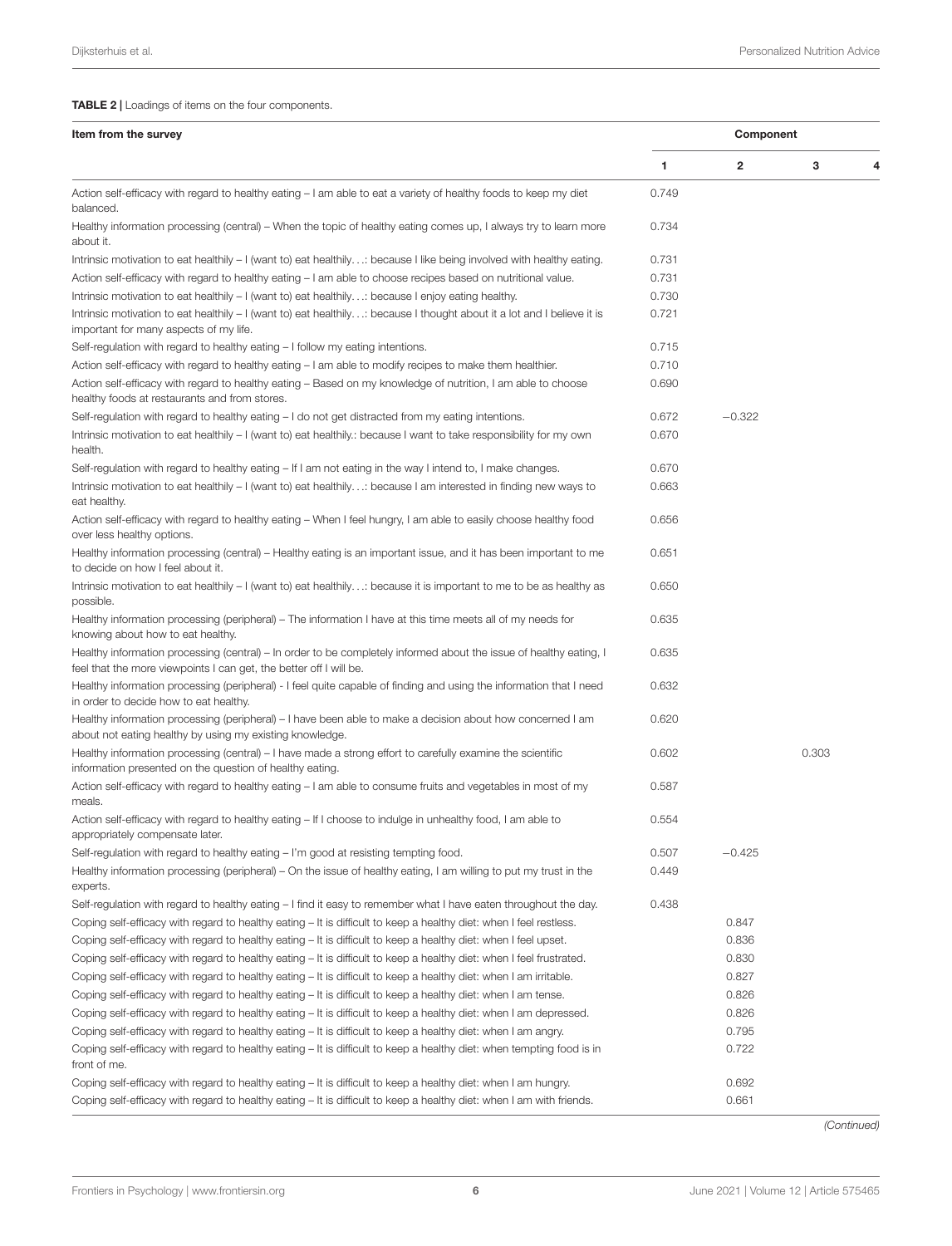#### <span id="page-6-0"></span>TABLE 2 | Continued

| Item from the survey                                                                                                                                                           |       | Component      |       |       |  |  |
|--------------------------------------------------------------------------------------------------------------------------------------------------------------------------------|-------|----------------|-------|-------|--|--|
|                                                                                                                                                                                | 1     | $\overline{2}$ | 3     | 4     |  |  |
| Coping self-efficacy with regard to healthy eating - It is difficult to keep a healthy diet: during a social occasion<br>dealing with food, like a restaurant or dinner party. |       | 0.627          |       |       |  |  |
| Coping self-efficacy with regard to healthy eating – It is difficult to keep a healthy diet: around holiday time.                                                              |       | 0.609          |       |       |  |  |
| Coping self-efficacy with regard to healthy eating – It is difficult to keep a healthy diet: when I want to enjoy my<br>food.                                                  |       | 0.591          |       |       |  |  |
| Social comparison – I am the type of person who often compares myself with others.                                                                                             |       |                | 0.815 |       |  |  |
| Social comparison – If I want to find out how well I have done something, I compare what I have done with how<br>others have done.                                             |       |                | 0.801 |       |  |  |
| Social comparison – I often compare myself with others with respect to what I have accomplished in life.                                                                       |       |                | 0.791 |       |  |  |
| Social comparison – I consider my situation in life relative to that of other people.                                                                                          |       |                | 0.790 |       |  |  |
| Social comparison – I often compare how I am doing socially (e.g., social skills and popularity) with other people.                                                            |       |                | 0.786 |       |  |  |
| Social comparison $-1$ pay a lot of attention to how I do things compared with how others do things.                                                                           |       |                | 0.779 |       |  |  |
| Social comparison – I always like to know what others in a similar situation would do.                                                                                         |       |                | 0.738 |       |  |  |
| Social comparison – I often try to find out what others think who face similar problems as I face.                                                                             |       |                | 0.686 |       |  |  |
| Social comparison – If I want to learn more about something, I try to find out what others think about it.                                                                     |       |                | 0.651 | 0.317 |  |  |
| Regulatory focus (prevention) – I worry about making mistakes.                                                                                                                 |       |                | 0.570 |       |  |  |
| Need for affect (avoid) $-1$ do not know how to handle my emotions, so I avoid them.                                                                                           |       |                | 0.562 |       |  |  |
| Need for affect (avoid) – If I reflect on my past, I see that I tend to be afraid of feeling emotions.                                                                         |       |                | 0.526 |       |  |  |
| Need for affect (avoid) $-1$ find strong emotions overwhelming and therefore try to avoid them.                                                                                |       |                | 0.495 |       |  |  |
| Social comparison – I often like to talk with others about mutual opinions and experiences.                                                                                    |       |                | 0.467 | 0.424 |  |  |
| Regulatory focus (promotion) – In general I am focussed on reaching positive outcomes.                                                                                         |       |                |       | 0.639 |  |  |
| Need for cognition – I really enjoy a task that involves coming up with new solutions to problems.                                                                             |       |                |       | 0.623 |  |  |
| Need for cognition $-1$ like to have the responsibility of handling a situation that requires a lot of thinking.                                                               |       |                |       | 0.606 |  |  |
| Regulatory focus (promotion) – When I see an opportunity for something I like, I get excited right away.                                                                       |       |                |       | 0.575 |  |  |
| Regulatory focus (promotion) – I frequently imagine how I will achieve my hopes and aspirations.                                                                               |       |                | 0.314 | 0.542 |  |  |
| Regulatory focus (promotion) – I feel like I have made progress toward being successful in my life.                                                                            | 0.321 |                |       | 0.527 |  |  |
| Need for affect (approach) – Emotions help people to get along in life.                                                                                                        |       |                |       | 0.526 |  |  |
| Regulatory focus (promotion) – When it comes to achieving things that are important to me, I find that I perform<br>as well as I would ideally like to.                        | 0.324 |                |       | 0.522 |  |  |
| Regulatory focus (prevention) – In general I am focussed on preventing negative outcomes.                                                                                      |       |                |       | 0.487 |  |  |
| Need for affect (approach) $-$ It is important for me to be in touch with my feelings.                                                                                         |       |                |       | 0.462 |  |  |
| Need for cognition – I would prefer complex to simple problems.                                                                                                                |       |                |       | 0.456 |  |  |
| Need for affect (approach) – I think that it is important to explore my feelings.                                                                                              |       |                |       | 0.430 |  |  |
| Regulatory focus (prevention) – I frequently think about how I can prevent failures in my life.                                                                                |       |                | 0.325 | 0.426 |  |  |
| Regulatory focus (prevention) – In general I obey rules and regulations.                                                                                                       |       |                |       | 0.376 |  |  |
| Regulatory focus (prevention) – Being careful has prevented me from getting into trouble at times.                                                                             |       |                |       | 0.300 |  |  |

Only loadings with an absolute value ł 0.3 are shown.

to do and how this affects one's health) can be predicted by the 1st  $(p = 0.01)$  and 3rd  $(p = 0.00)$  component (*'intrinsic interest and* capabilities for healthy eating' and 'self-worth insecurity,' resp.). A higher score on component 1 results in a 1.22 times higher probability of preferring detailed information, a higher score on component 3 in a 1.38 times higher probability of preferring detailed information.

# **DISCUSSION**

Personalizing nutrition information can be an effective manner to increase compliance and lead to consumers making more healthy food choices (e.g., [Brug et al.,](#page-10-5) [2003;](#page-10-5) [Elder et al.,](#page-10-6) [2009\)](#page-10-6). However, previous studies have mostly used a biological/medical basis to personalize nutrition information. In the current study, we extend previous work that shows a relation between psychological characteristics and both dietary choices (e.g., [Mayer and Tormala,](#page-11-20) [2010;](#page-11-20) [Ludolph and Schulz,](#page-11-21) [2015;](#page-11-21) [Macready et al.,](#page-11-11) [2018\)](#page-11-11) and compliance with personalized advice [\(Berezowska et al.,](#page-10-4) [2015;](#page-10-4) [Livingstone et al.,](#page-10-7) [2016;](#page-10-7) [Celis-Morales et al.,](#page-10-8) [2017;](#page-10-8) [Rankin](#page-11-13) [et al.,](#page-11-13) [2017;](#page-11-13) [Reinders et al.,](#page-11-3) [2020\)](#page-11-3) and aim to develop a psychological approach to personalize nutrition information based on an elaborate questionnaire [\(Macready et al.,](#page-11-11) [2018\)](#page-11-11). Furthermore, the current study also explores the relation between the (psychological) components and respondent preferences for certain forms in which dietary information can be provided. The latter provides an indication of the degree to which this psychological approach to personalize nutrition information can be a basis to predict respondent preferences for how respondents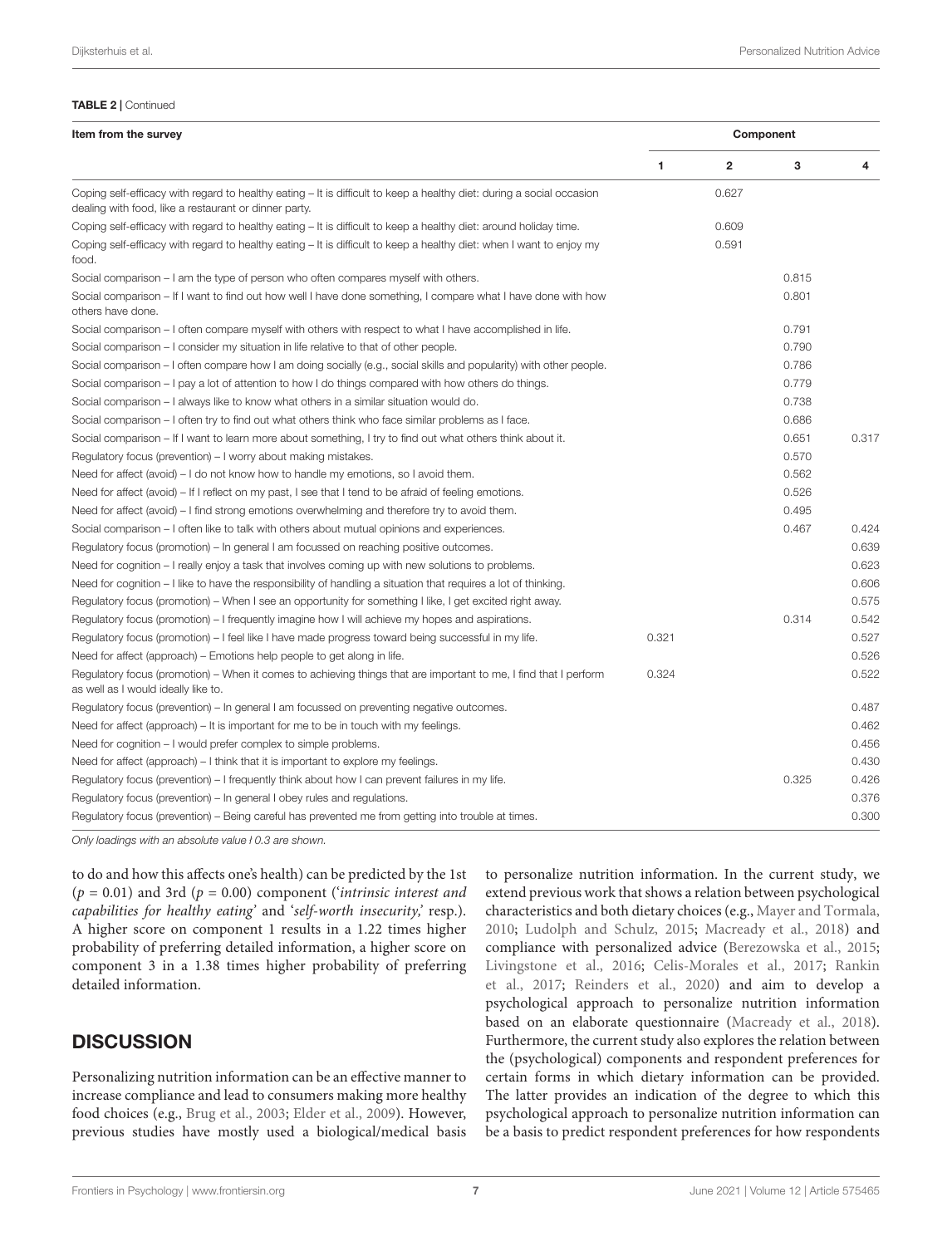<span id="page-7-0"></span>TABLE 3 | Results of the three logistic regressions, Lines holding significant predictions (p < 0.05) italicized [in the table: regression weight b, their standard errors (s.e.), Wald statistics, significance values, odd ratios and the lower and upper borders of the 95% confidence interval for the odd ratios, respectively].

| Focus of advice $[\chi^2(4) = 12.7, p = 0.013]$              | b        | s.e.  | Wald    | Sig.  | Odd ratio | 95% c.i. for odd ratio |       |
|--------------------------------------------------------------|----------|-------|---------|-------|-----------|------------------------|-------|
|                                                              |          |       |         |       |           | Lower                  | Upper |
| Component 1                                                  | $-0.139$ | 0.094 | 2.156   | 0.142 | 0.870     | 0.723                  | 1.048 |
| Component 2                                                  | $-0.140$ | 0.096 | 2.131   | 0.144 | 0.869     | 0.720                  | 1.049 |
| Component 3                                                  | 0.170    | 0.098 | 3.014   | 0.083 | 1.185     | 0.978                  | 1.436 |
| Component 4                                                  | $-0.223$ | 0.096 | 5.408   | 0.020 | 0.800     | 0.663                  | 0.966 |
| Constant                                                     | $-1.94$  | 0.098 | 391.357 | 0.000 | 0.144     |                        |       |
| <b>Information activity</b> $[\chi^2(4) = 18.9, p = 0.001]$  |          |       |         |       |           |                        |       |
| Component 1                                                  | 0.017    | 0.080 | 0.045   | 0.832 | 1.017     | 0.869                  | 1.191 |
| Component 2                                                  | 0.164    | 0.081 | 4.111   | 0.043 | 1.178     | 1.005                  | 1.380 |
| Component 3                                                  | 0.302    | 0.080 | 14.240  | 0.000 | 1.353     | 1.156                  | 1.582 |
| Component 4                                                  | 0.032    | 0.080 | 0.164   | 0.685 | 1.033     | 0.883                  | 1.209 |
| Constant                                                     | $-1.07$  | 0.078 | 186.478 | 0.000 | 0.342     |                        |       |
| <b>Amount of information</b> $[\chi^2(4) = 32.7, p < 0.000]$ |          |       |         |       |           |                        |       |
| Component 1                                                  | 0.196    | 0.069 | 8.070   | 0.005 | 1.217     | 1.063                  | 1.394 |
| Component 2                                                  | 0.102    | 0.068 | 2.233   | 0.135 | 1.107     | 0.969                  | 1.266 |
| Component 3                                                  | 0.323    | 0.069 | 22.027  | 0.000 | 1.381     | 1.207                  | 1.581 |
| Component 4                                                  | $-0.014$ | 0.068 | 0.040   | 0.841 | 0.986     | 0.863                  | 1.128 |
| Constant                                                     | 0.064    | 0.068 | 0.889   | 0.346 | 1.066     |                        |       |

In parentheses below the dependent variables name the model  $\chi^2$  its d.f.'s and significance value p.

would like to receive nutrition information (e.g., in detailed form or not). Ultimately the findings can be used for the development of smartphone apps by which consumers can choose to receive dietary advice in a manner befitting their psychological profile.

## Principal Components

In the current study, we conducted a PCA which delivered four components: intrinsic interest and capabilities for healthy eating, perceived difficulty to eat healthily, self-worth insecurity and seeking positive challenges.

The first component ('intrinsic interest and capabilities for healthy eating') combines all the items from the action selfefficacy, self-regulation, intrinsic motivation and information processing scales. That the four scales jointly load on the first component in this study, hence correlate, can mean that they measure the same underlying construct in the context of food and healthy eating. Scores on this component increase as respondents have a higher intrinsic motivation and a higher involvement in eating healthily (this is the central route in the ELM of [Cacioppo](#page-10-18) [et al.,](#page-10-18) [1984\)](#page-10-18), a higher action self-efficacy and a higher selfregulation. We interpret this as the higher people score on this component, the more they show a combination of an intrinsic interest and having the capabilities to eat healthily. Intrinsic motivation and a high involvement in a certain issue pertain to an intrinsic interest, in this case for healthy eating. Action selfefficacy and self-regulation pertain to having the capability to eat healthily, according to respondents' own perception. Self-efficacy has also been seen as a motivational aspect of self-regulation [\(Dinsmore et al.,](#page-10-29) [2008\)](#page-10-29), which theoretically connects action selfefficacy to both self-regulation and intrinsic motivation.

Motivation and capability are often treated as separate concepts in behavioral theories (e.g., Social Cognitive

Theory, [Bandura,](#page-10-15) [1977;](#page-10-15) Health Action Process Approach model, [Schwarzer,](#page-11-14) [1992,](#page-11-14) [1999;](#page-11-15) Theory of Planned Behaviour [Ajzen and Manstead,](#page-10-11) [2007\)](#page-10-11). However, the two concepts are important in the sense that behavioral models such as the Motivation, Opportunity, Ability (MOA) model [\(Ölander](#page-11-25) [and Thøgersen,](#page-11-25) [1995\)](#page-11-25) state, that behavior change is more likely when an individual is both motivated and capable to change one's behavior.

Based on this first PCA-component, it can be suggested that the motivational aspect of self-regulation, is indeed tied to respondents' level of self-efficacy to change their diet. Selfregulation also has a more cognitive part, which in this component is reflected in the form of information processing. Previous work has linked information processing with selfregulation, specifically with regard to self-regulated learning (e.g., [Winne,](#page-11-26) [2001\)](#page-11-26). This can be interpreted for the current study, as respondents aiming to learn how to eat more healthily in a self-regulated manner, and processing the necessary information in order to do so.

Items referring to difficulties with following a healthy diet load together on the second component ('perceived difficulty to eat healthily'). These items all stem from the same self-efficacy scale [\(Glynn and Ruderman,](#page-10-24) [1986\)](#page-10-24). That they score uniquely on this component, and apparently do not clearly correlate with any other items in this survey shows that they act as a single force in the whole of the survey in this study. There thus seems to be a general trend which is strong enough to surface in our sample of 988 respondents. This is not in line with the original scale [\(Glynn and Ruderman,](#page-10-24) [1986\)](#page-10-24), which comprises of two components, namely difficulty eating healthily when experiencing negative affect (NA) and difficulty eating healthily during socially acceptable circumstances (SAC). In the specific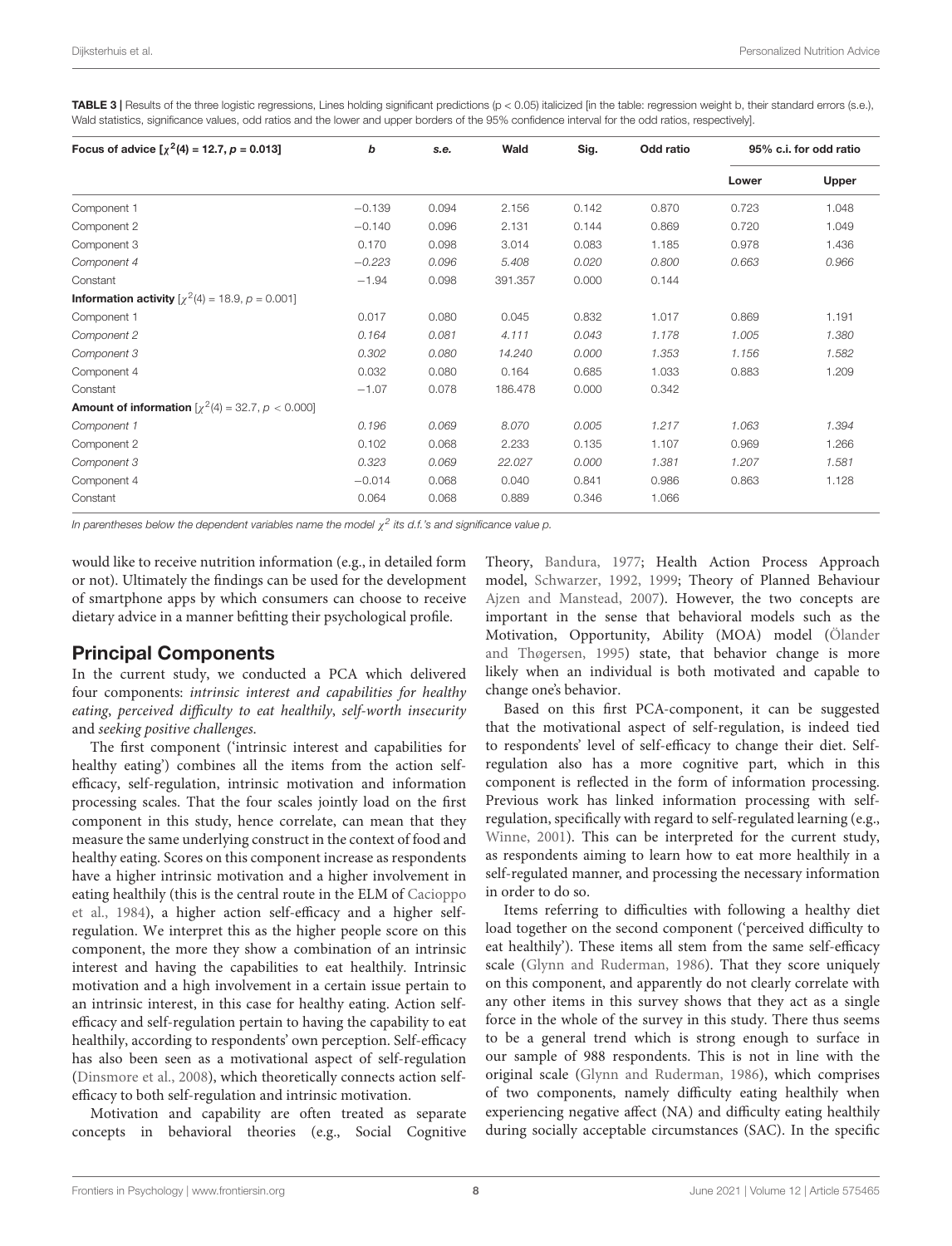

<span id="page-8-0"></span>food and health context of this survey these two components may not have been distinguished by the respondents, in the sense that difficulty to eat healthily in terms of NA and SAC appears to be connected to each other. This may indicate that the component structure can depend on the specific context of this survey.

The fact that the first and second component are built from domain-specific items explicitly concerning food and/or health is noteworthy. This may point at a methodological artifact where items that are comparably stated, or are on similar matters, are scored alike. The reason that the first and second component are separate components, can be explained by the fact that the components have a different focus [\(Bandura,](#page-10-15) [1977\)](#page-10-15). Items in the second component focus on the difficulty to perform healthy dietary behaviors, whereas the items in the first component focus on positive motivations and capabilities with regard to eating healthily. And as mentioned before, reversed items often result in a separate component [\(Weijters and Baumgartner,](#page-11-22) [2012\)](#page-11-22).

Most items loading on the third component ('self-worth insecurity') point to psychosocial characteristics of a type of individual that compares his/her behavior to others in order to judge his/her own behavior, and at an avoidance to experience emotions. One reason why people might structurally compare themselves to others is that they are insecure about themselves [\(Maslow et al.,](#page-11-27) [1945;](#page-11-27) [White et al.,](#page-11-28) [2006\)](#page-11-28) and have a lower selfworth [\(Crocker and Wolfe,](#page-10-30) [2001\)](#page-10-30). Similarly, people attempt to avoid emotions when emotional lows are expected that affect one's self-worth [\(Crocker and Knight,](#page-10-31) [2005\)](#page-10-31), thus avoiding emotions can be tied to maintaining one's self-worth.

The fourth component ('seeking positive challenges') combines items from the 'need for cognition' scale, the 'approach emotions'-items from the 'need for affect' scale, and 'promotion focus'-items and 'prevention focus'-item from the 'regulatory focus' scale. The latter two sets of items are not easy to reconcile as this component seems to combine a promotion focus with a prevention focus, which are traits believed to be not in line with each other. We must again stress that the fourth component represents a rather low amount of variance in the data, so it is does not represent a very strong force to explain this result. Nevertheless it appeared interpretable as 'seeking positive challenges', and we have included it in the prediction models.

We observe that the first two components are food related components. Component 3 and 4 are related to general psychosocial characteristics, which are not specifically related to food. This suggests that, in these results, answers to the food related items are unrelated to answers to general items, as the four components are uncorrelated (the varimax rotation maintains orthogonality of the PCA components).

## Prediction of Feedback Preferences

This first component ('intrinsic interest and capabilities for healthy eating') shows up as predictor of the 'information amount' in the logistic regression. A mind set for maintaining a healthy diet seems to go together with an interest in receiving an advice/information on what do to, together with information on how the advice will affect one's health, compared to only receiving an advice. So individuals who have intrinsic interest and capabilities to eat healthily prefer extra information on why an advice is good for their health in addition to receiving dietary advice.

The second component ('perceived difficulty to eat healthily'), tallies with it predicting a preference for a fixed moment to receive information/advice. This may be a strategy of those that perceive a difficulty in themselves, to help them control their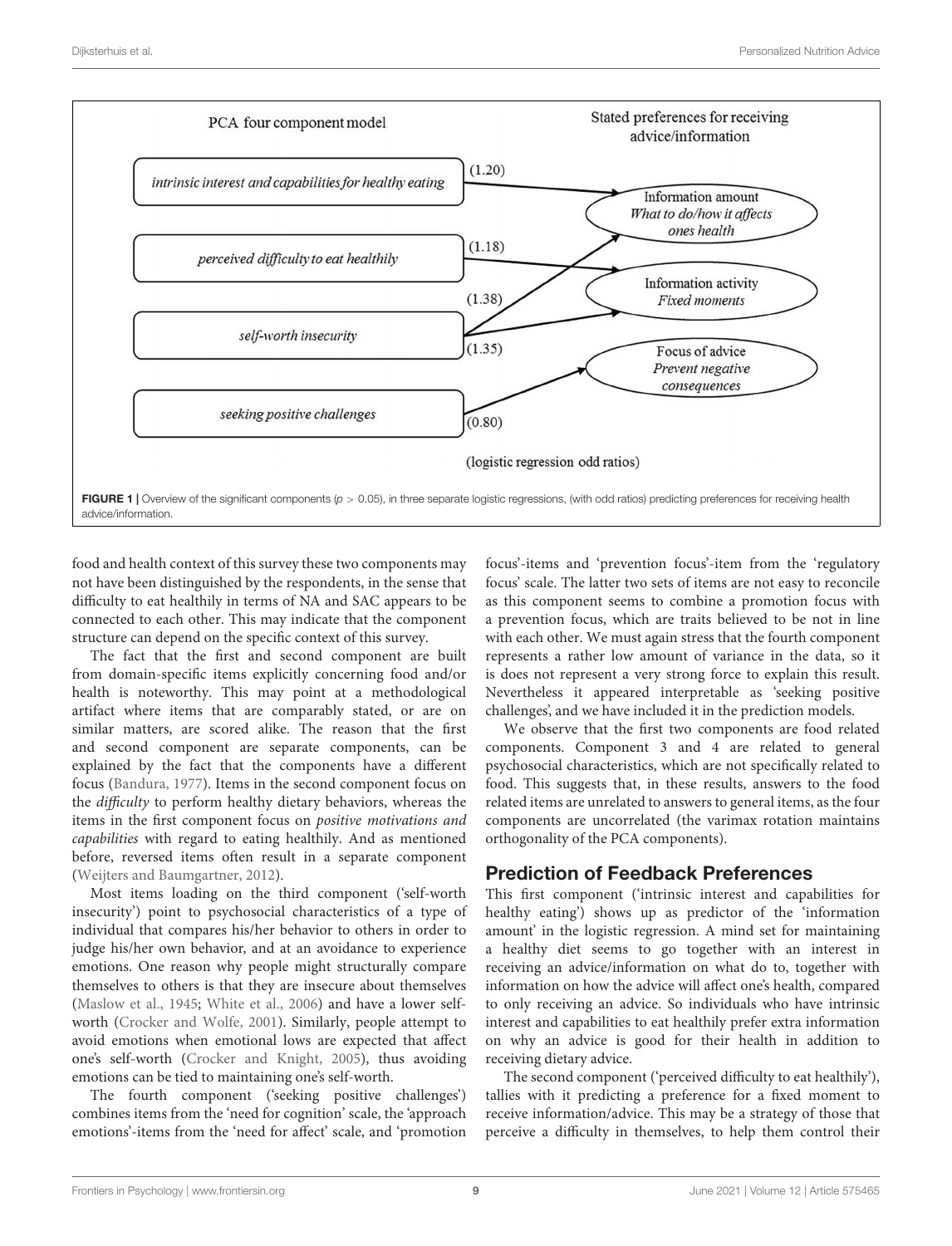healthy food intake. They may see themselves unable to cope with a freedom to find information on their own account, hence making it more likely that a form of advice is chosen that is received on a fixed moment.

Component 3 ('self-worth insecurity'), together with the first component, predicts a preference to receiving information/advice together with instructions about what to do and how it relates to one's health. Component 3, together with the second component, also predicts a preference for a fixed moment to receive information/advice. The insecurity of the individuals scoring high on this component seems to lead to a wish for specific information/advice about their health situation at fixed moments in time. The social comparison part of the third component, seems to be in line with wanting to receive specific information and instruction with the advice, as the advice comes from others, which enables a social comparison.

The fourth component negatively predicts the preference for advice with a focus on preventing negative consequences. As this component models 'seeking positive challenges', this seems to make sense, with the proviso that the merger of both a prevention and a promotion focus appears strange. Note that this component contains a mere 8% variance in the data, so this component's size is not very large, which may lead to the possibility that it combines small effects, despite their being theoretically not compatible.

That four scales, adapted to focus on food and health, together make up the first component suggests that these four underlying constructs merge when seen in the context of food and health. Intrinsic motivation, self-efficacy, information processing and self-regulation appear to correlate highly when seen in the context of food and health. This points at the possibility to reduce the set of items in future surveys designed to probe relevant psychological parameters of a sample of respondents, in a food and health context.

## Study Limitations

One potential limitation of the study is that for the 'preference for feedback' constructs single-item measures were used. However, in many cases single-item measures perform just as well as multiple-item measures [\(Bergkvist and Rossiter,](#page-10-28) [2007\)](#page-10-28). Since the psychological constructs are relatively complex, we decided to use validated, multiple-item scales for those constructs, but to use single-item measures for the more simple choice constructs. Also keeping in mind the need to keep the survey relatively concise. Future research could test whether the findings of the current study are similar when also using multiple-item measures for the choice constructs.

Furthermore, though we aimed to keep the survey concise, potentially part of the respondents could have experienced a sense of respondent fatigue. Typically, an average maximum length of 20 min is recommended for a survey before respondent fatigue becomes an issue [\(Cape and Phillips,](#page-10-32) [2015;](#page-10-32) [Revilla and](#page-11-29) [Ochoa,](#page-11-29) [2017\)](#page-11-29). This was taken into account when designing the survey, also by limiting the number of items. It was also agreed with the market research company before the survey was

sent out to double-check the survey would take no longer than 20 min to complete.

For the current study, an online survey was administered relying on self-reports from participants. This can have certain disadvantages as is discussed by [McDonald](#page-11-30) [\(2008\)](#page-11-30), such as for instance participants responding in manners through which they can view themselves as favorable. To account for these potential drawbacks of self-reports, followup research can include actual behavioral measures with actual consequences, such as performing a study where the outcome variable is not a self-reported choice, but actually choosing a certain format of nutrition advice that participants subsequently receive.

# **CONCLUSION**

This study shows that it is possible to use psychological characteristics to predict the way consumers would like to receive advice/information about their health status (and diet). It also points out that there are different personalities of consumers, that may benefit from being addressed according to their preference for receiving advice/information on specific moments, of a specific level of detail and pointing at the type of consequences the advice has. When developing a computer program (typically a smartphone app) it is advisable to tailor the way health advice is provided to the type of consumer. The latter can be assessed by, e.g., asking the user of the app some questions upon installation of the app. The long survey in this study is not suited for this, but the PCA points at a way to reduce the length to a low number of questions.

Compliance to an advice was not addressed in this study, obviously that is the ultimate 'proof of the pudding' that needs to be further investigated, possibly with the survey presented here as an instrument for tailoring advice. Based on the four component PCA model a reduction of items can be achieved, to in a more concise manner personalize nutrition advice. Of course this basically means the construction of a new psychological scale, specifically focused at 'food and health'-related psychological characteristics. Such a scale will need to be studied and analyzed in detail before it can validly be applied in subsequent studies in this field.

# DATA AVAILABILITY STATEMENT

The raw data supporting the conclusions of this article will be made available by the authors, without undue reservation.

# ETHICS STATEMENT

Ethical review and approval was not required for the study on human participants in accordance with the local legislation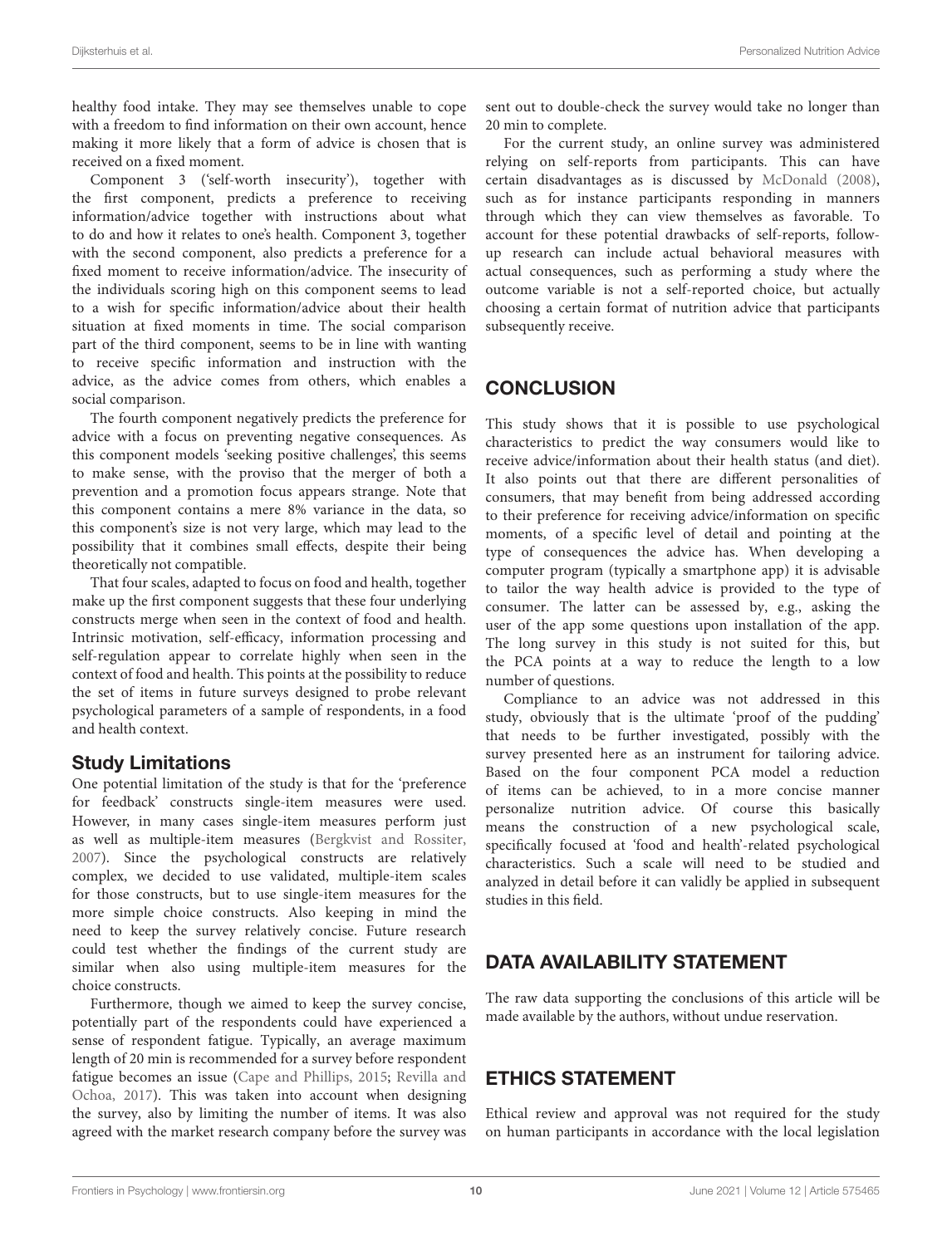and institutional requirements. Written informed consent for participation was not required for this study in accordance with the national legislation and the institutional requirements.

### AUTHOR CONTRIBUTIONS

All authors listed have made a substantial, direct and intellectual contribution to the work, and approved it for publication.

### FUNDING

This research was conducted within the collaboration project 'PPP Personalised Nutrition and Health,' co-funded through

### **REFERENCES**

- <span id="page-10-11"></span>Ajzen, I., and Manstead, A. S. (2007). "Changing health-related behaviours: An approach based on the theory of planned behaviour," in The Scope of Social Psychology, eds M. Hewstone, H. A. W. Schut, J. B. F. De Wit, K. Van Den Bos, and M. S. Stroebe (New York, NY: Psychology Press), 55–76.
- <span id="page-10-26"></span>Appel, M., Gnambs, T., and Maio, G. R. (2012). A short measure of the need for affect. J. Pers. Assess. 94, 418–426. [doi: 10.1080/00223891.2012.666921](https://doi.org/10.1080/00223891.2012.666921)
- <span id="page-10-15"></span>Bandura, A. (1977). Self-efficacy: toward a unifying theory of behavioral change. Psychol. Rev. 84, 191–215. [doi: 10.1037/0033-295x.84.2.191](https://doi.org/10.1037/0033-295x.84.2.191)
- <span id="page-10-12"></span>Bandura, A. (1989). Human agency in social cognitive theory. Am. Psychol. 44:1175. [doi: 10.1037/0003-066x.44.9.1175](https://doi.org/10.1037/0003-066x.44.9.1175)
- <span id="page-10-16"></span>Bandura, A. (1991). Social cognitive theory of self-regulation. Organ. Behav. Hum. Decis. Process. 50, 248–287. [doi: 10.1016/0749-5978\(91\)90022-l](https://doi.org/10.1016/0749-5978(91)90022-l)
- <span id="page-10-4"></span>Berezowska, A., Fischer, A. R., Ronteltap, A., Lans, I. A., and Trijp, H. C. (2015). Consumer adoption of personalised nutrition services from the perspective of a risk–benefit trade-off. Genes Nutr. 10:42.
- <span id="page-10-28"></span>Bergkvist, L., and Rossiter, J. R. (2007). The predictive validity of multiple-item versus single-item measures of the same constructs. J. Mark. Res. 44, 175–184. [doi: 10.1509/jmkr.44.2.175](https://doi.org/10.1509/jmkr.44.2.175)
- <span id="page-10-1"></span>Block, L. G., and Peracchio, L. A. (2006). The calcium quandary: how consumers use nutrition labels. J. Publ. Policy Mark. 25, 188–196. [doi: 10.1509/jppm.25.2.](https://doi.org/10.1509/jppm.25.2.188) [188](https://doi.org/10.1509/jppm.25.2.188)
- <span id="page-10-0"></span>Bray, G. A., and Popkin, B. M. (1998). Dietary fat intake does affect obesity! Am. J. Clin. Nutr. 68, 1157–1173. [doi: 10.1093/ajcn/68.6.1157](https://doi.org/10.1093/ajcn/68.6.1157)
- <span id="page-10-3"></span>Brug, J., Campbell, M., and van Assema, P. (1999). The application and impact of computer-generated personalized nutrition education: a review of the literature. Patient Educ. Couns. 36, 145–156. [doi: 10.1016/s0738-3991\(98\)00131-1](https://doi.org/10.1016/s0738-3991(98)00131-1)
- <span id="page-10-5"></span>Brug, J., Oenema, A., and Campbell, M. (2003). Past, present, and future of computer-tailored nutrition education. Am. J. Clin. Nutr. 77, 1028S–1034S.
- <span id="page-10-18"></span>Cacioppo, J. T., Petty, R. E., and Feng Kao, C. (1984). The efficient assessment of need for cognition. J. Pers. Assess. 48, 306–307. [doi: 10.1207/s15327752jpa4803\\_](https://doi.org/10.1207/s15327752jpa4803_13) [13](https://doi.org/10.1207/s15327752jpa4803_13)
- <span id="page-10-32"></span>Cape, P., and Phillips, K. (2015). Questionnaire Length and Fatigue Effects: The Latest Thinking and Practical Solutions. White paper. Available online at: [www.surveysampling.com/site/](http://www.surveysampling.com/site/) assets/files/1586/questionnaire-lengthand-fatiigue-effects-the-latest-thinking-and-practicalsolutions.pdf (accessed October 29, 2020).
- <span id="page-10-8"></span>Celis-Morales, C., Livingstone, K. M., Marsaux, C. F., Macready, A. L., Fallaize, R., O'Donovan, C. B., et al. (2017). Effect of personalized nutrition on healthrelated behaviour change: evidence from the food4me european randomized controlled trial. Int. J. Epidemiol. 46, 578–588.
- <span id="page-10-31"></span>Crocker, J., and Knight, K. M. (2005). Contingencies of self-worth. Curr. Dir. Psychol. Sci. 14, 200–203.
- <span id="page-10-30"></span>Crocker, J., and Wolfe, C. T. (2001). Contingencies of self-worth. Psychol. Rev. 108, 593–623.
- <span id="page-10-14"></span>Davis, R., Campbell, R., Hildon, Z., Hobbs, L., and Michie, S. (2015). Theories of behaviour and behaviour change across the social and behavioural sciences: a

TKI AgriFood and Health-Holland, Top Sector Life Sciences & Health (TKI-AF-15262).

## ACKNOWLEDGMENTS

The authors thank Machiel Reinders and Esmée Doets for comments on earlier versions of the manuscript.

### <span id="page-10-22"></span>SUPPLEMENTARY MATERIAL

The Supplementary Material for this article can be found online at: [https://www.frontiersin.org/articles/10.3389/fpsyg.](https://www.frontiersin.org/articles/10.3389/fpsyg.2021.575465/full#supplementary-material) [2021.575465/full#supplementary-material](https://www.frontiersin.org/articles/10.3389/fpsyg.2021.575465/full#supplementary-material)

scoping review. Health Psychol. Rev. 9, 323–344. [doi: 10.1080/17437199.2014.](https://doi.org/10.1080/17437199.2014.941722) [941722](https://doi.org/10.1080/17437199.2014.941722)

- <span id="page-10-17"></span>Dibsdall, L. A., Lambert, N., Bobbin, R. F., and Frewer, L. J. (2003). Low-income consumers' attitudes and behaviour towards access, availability and motivation to eat fruit and vegetables. Public Health Nutr. 6, 159–168. [doi: 10.1079/](https://doi.org/10.1079/phn2002412) [phn2002412](https://doi.org/10.1079/phn2002412)
- <span id="page-10-29"></span>Dinsmore, D. L., Alexander, P. A., and Loughlin, S. M. (2008). Focusing the conceptual lens on metacognition, self-regulation, and self-regulated learning. Educ. Psychol. Rev. 20, 391–409. [doi: 10.1007/s10648-008-9083-6](https://doi.org/10.1007/s10648-008-9083-6)
- <span id="page-10-6"></span>Elder, J. P., Ayala, G. X., Slymen, D. J., Arredondo, E. M., and Campbell, N. R. (2009). Evaluating psychosocial and behavioral mechanisms of change in a tailored communication intervention. Health Educ. Behav. 36, 366–380. [doi:](https://doi.org/10.1177/1090198107308373) [10.1177/1090198107308373](https://doi.org/10.1177/1090198107308373)
- <span id="page-10-13"></span>Fisher, J. D., Fisher, W. A., Bryan, A. D., and Misovich, S. J. (2002). Information-motivation-behavioral skills model-based HIV risk behavior change intervention for inner-city high school youth. Health Psychol. 21:177. [doi: 10.1037/0278-6133.21.2.177](https://doi.org/10.1037/0278-6133.21.2.177)
- <span id="page-10-25"></span>Gibbons, F. X., and Buunk, B. P. (1999). Individual differences in social comparison: development of a scale of social comparison orientation. J. Pers. Soc. Psychol. 76, 129. [doi: 10.1037/0022-3514.76.1.129](https://doi.org/10.1037/0022-3514.76.1.129)
- <span id="page-10-9"></span>Gibson, E. L. (2006). Emotional influences on food choice: sensory, physiological and psychological pathways. Physiol. Behav. 89, 53–61. [doi: 10.1016/j.physbeh.](https://doi.org/10.1016/j.physbeh.2006.01.024) [2006.01.024](https://doi.org/10.1016/j.physbeh.2006.01.024)
- <span id="page-10-2"></span>Glanz, K., Hersey, J., Cates, S., Muth, M., Creel, D., Nicholls, J., et al. (2012). Effect of a nutrient rich foods consumer education program: results from the nutrition advice study. J. Acad. Nutr. Diet. 112, 56–63. [doi: 10.1016/j.jada.2011.](https://doi.org/10.1016/j.jada.2011.08.031) [08.031](https://doi.org/10.1016/j.jada.2011.08.031)
- <span id="page-10-24"></span>Glynn, S. M., and Ruderman, A. J. (1986). The development and validation of an eating self-efficacy scale. Cogn. Ther. Res. 10, 403–420. [doi: 10.1007/bf0117](https://doi.org/10.1007/bf01173294) [3294](https://doi.org/10.1007/bf01173294)
- <span id="page-10-19"></span>Haddock, G., Maio, G. R., Arnold, K., and Huskinson, T. (2008). Should persuasion be affective or cognitive? The moderating effects of need for affect and need for cognition. Pers. Soc. Psychol. Bull. 34, 769–778. [doi: 10.1177/0146167208314871](https://doi.org/10.1177/0146167208314871)
- <span id="page-10-27"></span>Haws, K. L., Dholakia, U. M., and Bearden, W. O. (2010). An assessment of chronic regulatory focus measures. J. Mark. Res. 47, 967–982. [doi: 10.1509/jmkr.47.5.](https://doi.org/10.1509/jmkr.47.5.967) [967](https://doi.org/10.1509/jmkr.47.5.967)
- <span id="page-10-20"></span>Higgins, E. T. (1997). Beyond pleasure and pain. Am. Psychol. 52, 1280–1300. [doi: 10.1037/0003-066x.52.12.1280](https://doi.org/10.1037/0003-066x.52.12.1280)
- <span id="page-10-23"></span>Kliemann, N., Beeken, R. J., Wardle, J., and Johnson, F. (2016). Development and validation of the self-regulation of eating behaviour questionnaire for adults. Int. J. Behav. Nutr. Phys. Act. 13:87.
- <span id="page-10-10"></span>Köster, E. P. (2009). Diversity in the determinants of food choice: a psychological perspective. Food Q. Prefer. 20, 70–82. [doi: 10.1016/j.foodqual.2007.11.002](https://doi.org/10.1016/j.foodqual.2007.11.002)
- <span id="page-10-21"></span>Lee, A. Y., and Aaker, J. L. (2004). Bringing the frame into focus: the influence of regulatory fit on processing fluency and persuasion. J. Pers. Soc. Psychol. 86, 205–218. [doi: 10.1037/0022-3514.86.2.205](https://doi.org/10.1037/0022-3514.86.2.205)
- <span id="page-10-7"></span>Livingstone, K. M., Celis-Morales, C., Navas-Carretero, S., San-Cristobal, R., O'Donovan, C. B., Forster, H., et al. (2016). Profile of European adults interested